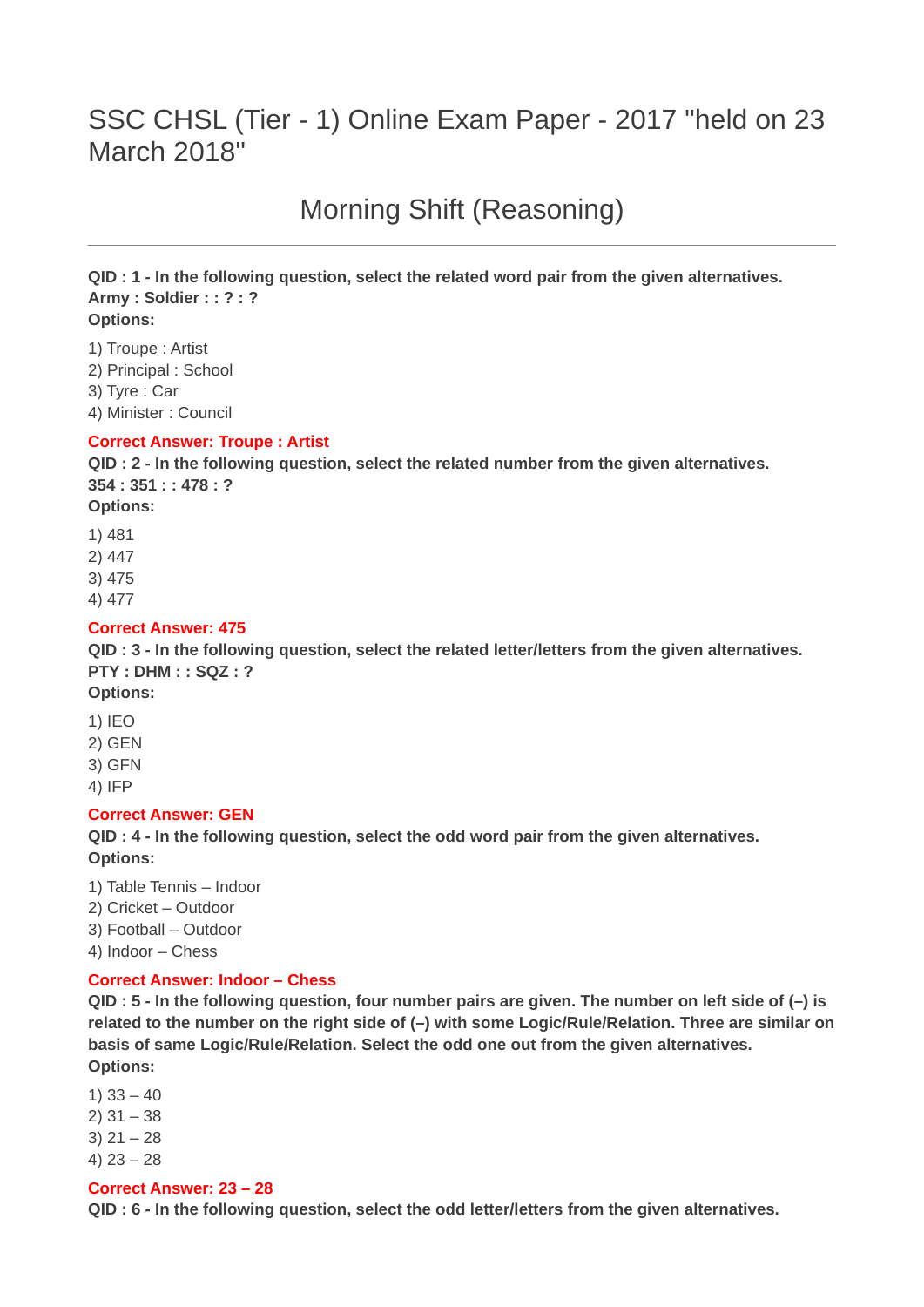## **Options:**

- 1) IQY
- 2) CKT
- 3) EMU
- 4) HPX

## **Correct Answer: CKT**

**QID : 7 - Arrange the given words in the sequence in which they occur in the dictionary.**

- 1. Infect
- 2. Inferior
- 3. Indulge
- 4. Induce
- 5. Indirect

#### **Options:**

- 1) 52143
- 2) 12453
- 3) 54312
- 4) 14532

## **Correct Answer: 54312**

**QID : 8 - In the following question, select the missing number from the given series. 23, 28, 34, 41, 49, ?**

## **Options:**

- 1) 57
- 2) 59
- 3) 56
- 4) 58

# **Correct Answer: 58**

**QID : 9 - A series is given with one term missing. Select the correct alternative from the given ones that will complete the series.**

- **AFMG, CHOI, EJQK, GLSM, ?**
- **Options:**
- 1) HMVP
- 2) IOUH
- 3) MOUP
- 4) INUO

## **Correct Answer: INUO**

**QID : 10 - Rahul is taller than Richa but not shorter than Mita. Mita and Mukesh are of same height. Rahul is shorter than Raju. Amongst the students, who is the second tallest? Options:**

- 1) Mita
- 2) Rahul
- 3) Mukesh
- 4) Cannot be determined

## **Correct Answer: Cannot be determined**

**QID : 11 - From the given alternatives, select the word which CANNOT be formed using the letters of the given word. Benevolent Options:**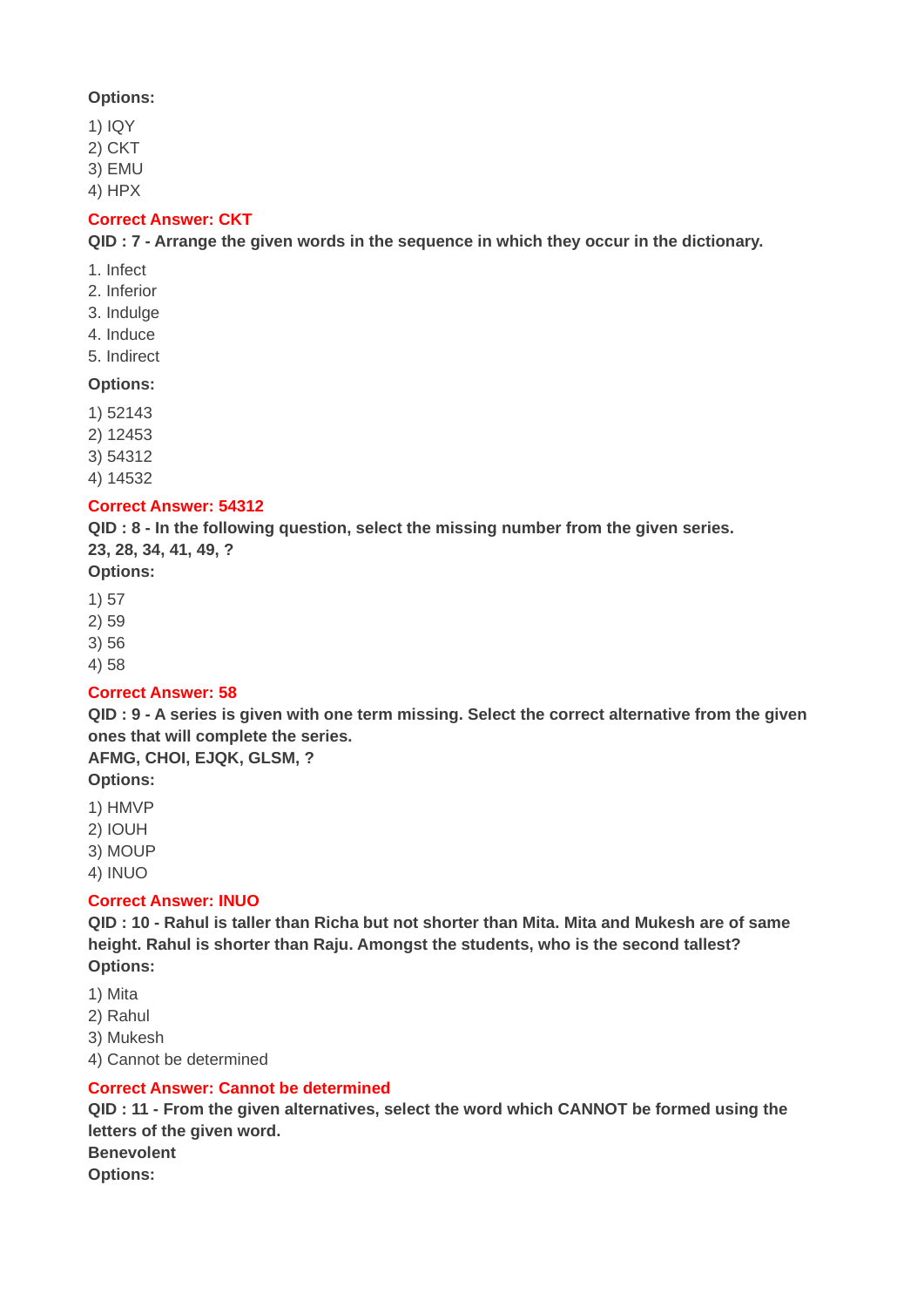- 1) Been
- 2) Nevin
- 3) Lent
- 4) Ben

#### **Correct Answer: Nevin**

**QID : 12 - In a certain code language, "FLUTE" is written as "UOFGV". How is "LAMPS" written in that code language?**

**Options:**

- 1) ONKPT
- 2) OZNPS
- 3) OSNPZ
- 4) OZNKH

## **Correct Answer: OZNKH**

**QID : 13 - In a certain code language, '÷' represents '+', '-' represents 'x', '+' represents '÷' and 'x' represents '-'. Find out the answer to the following question. 6 x 20 ÷ 5 - 20 + 4 = ?**

**Options:**

- 1) 11
- 2) 37

3) 14

4) 35

# **Correct Answer: 11**

**QID : 14 - The following equation is incorrect. Which two signs should be interchanged to correct the equation?**

 $16 - 2 \div 40 + 4 \times 18 = 40$ **Options:**

 $1) \div$  and - $2$ ) + and x  $3) +$  and  $\div$ 4) - and +

## **Correct Answer: ÷ and -**

**QID : 15 - If 1!9 = 20, 9!5 = 28 and 5!5 = 20, then find the value of 7!3 = ? Options:**

1) 20 2) 15 3) 22

4) 24

# **Correct Answer: 20**

**QID : 16 - Which of the following terms follows the trend of the given list? PQPQPRRQ, PQPQRRPQ, PQPRRQPQ, PQRRPQPQ, PRRQPQPQ, \_\_\_\_\_\_\_\_\_\_\_\_\_\_\_. Options:**

1) PQPQPQRR 2) RRPQPQPQ 3) PQPQPRRQ 4) PQPQRRPQ

**Correct Answer: RRPQPQPQ**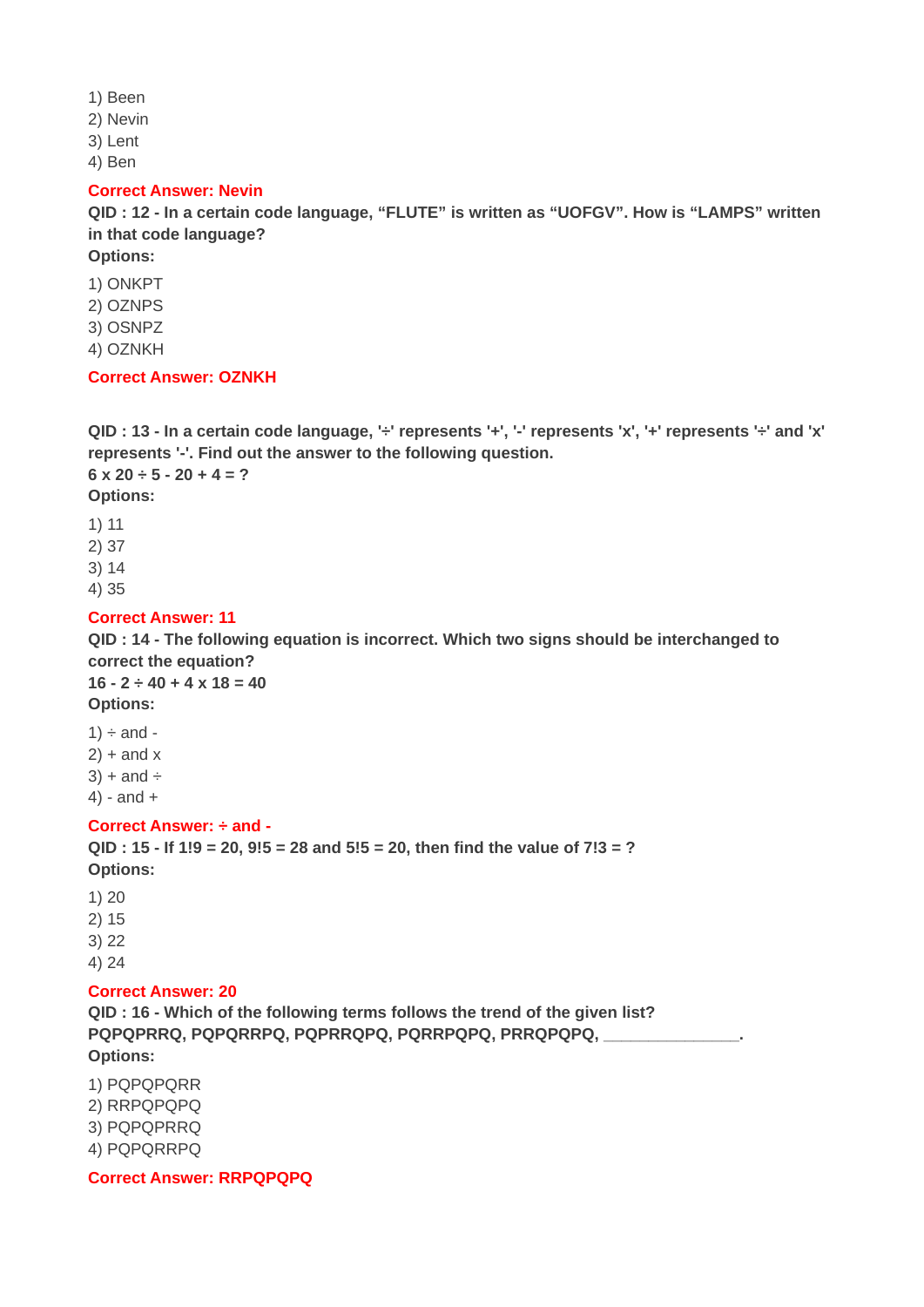**QID : 17 - A cross-country race route starts and goes 2 km East, then there is a turn towards North where the route goes on for 10 km, then there is a turn towards East where the route goes on for 7 km, then there is a right turn from where the route goes on 10 km to reach the end. What is the position of the end with respect to that start? Options:**

1) 5 km East

- 2) 9 km West
- 3) 5 km West
- 4) 9 km East

#### **Correct Answer: 9 km East**

**QID : 18 - In the question two statements are given, followed by two conclusions, I and II. You have to consider the statements to be true even if it seems to be at variance from commonly known facts. You have to decide which of the given conclusions, if any, follows from the given statements.**

Statement I: All chains are ropes Statement II: Some links are chains

Conclusion I: Some ropes are links Conclusion II: All links are ropes

## **Options:**

- 1) Only conclusion I follows
- 2) Only conclusion II follows
- 3) Both conclusions I and II follow

4) Neither conclusion I nor conclusion II follows

#### **Correct Answer: Only conclusion I follows QID : 19 -**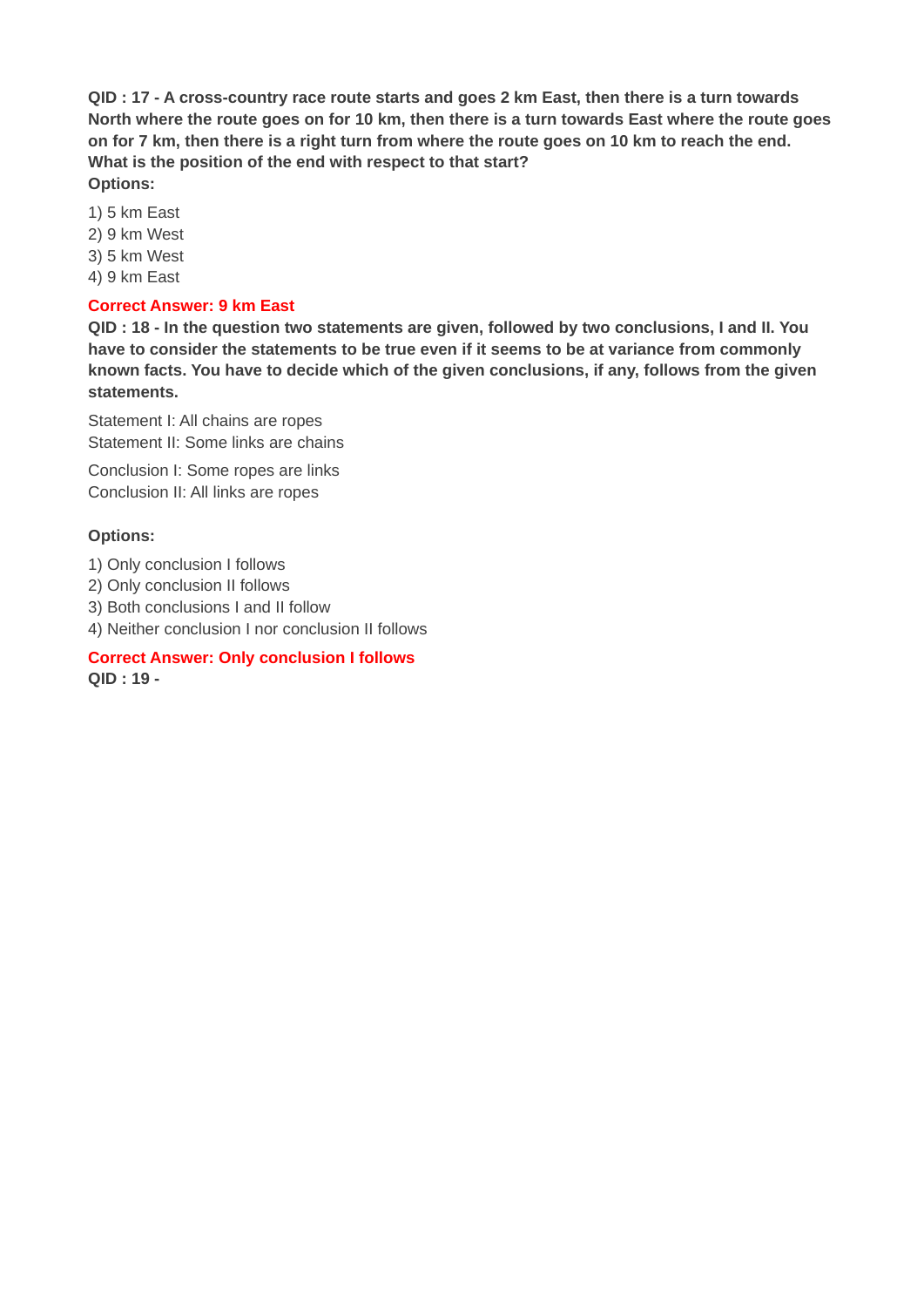In the following figure, rectangle represents Paramedics, circle represents Athletes, triangle represents Poets and square represents Gymnasts. Which set of letters represents Gymnasts who are both Athletes as well as Poets?

निम्नलिखित आकृति में, आयत पराचिकित्सक को प्रदर्शित करता है, वृत्त एथलीट्स को प्रदर्शित करता है, त्रिभुज कवियों को प्रदर्शित करता है और वर्ग जिम्नास्ट्स को प्रदर्शित करता है। अक्षरों का कौन सा समूह उन जिम्नास्ट्स को प्रदर्शित करता है जो एथलीट्स और कवि दोनों है?



## **Options:**

- 1) G
- 2) GH
- 3) IG
- 4) IGH

# **Correct Answer: G**

**QID : 20 - A series is given with one term missing. Select the correct alternative from the given ones that will complete the series.**

**HAT, MFY, RKD, WPI, ?**

**Options:**

1) YRK

- 2) AWO
- 3) AVM
- 4) BUN

# **Correct Answer: BUN**

**QID : 21 - In the following question, select the missing number from the given series. 669, 660, 651, 642, 633, ?**

**Options:**

- 1) 622
- 2) 620
- 3) 624
- 4) 618

**Correct Answer: 624**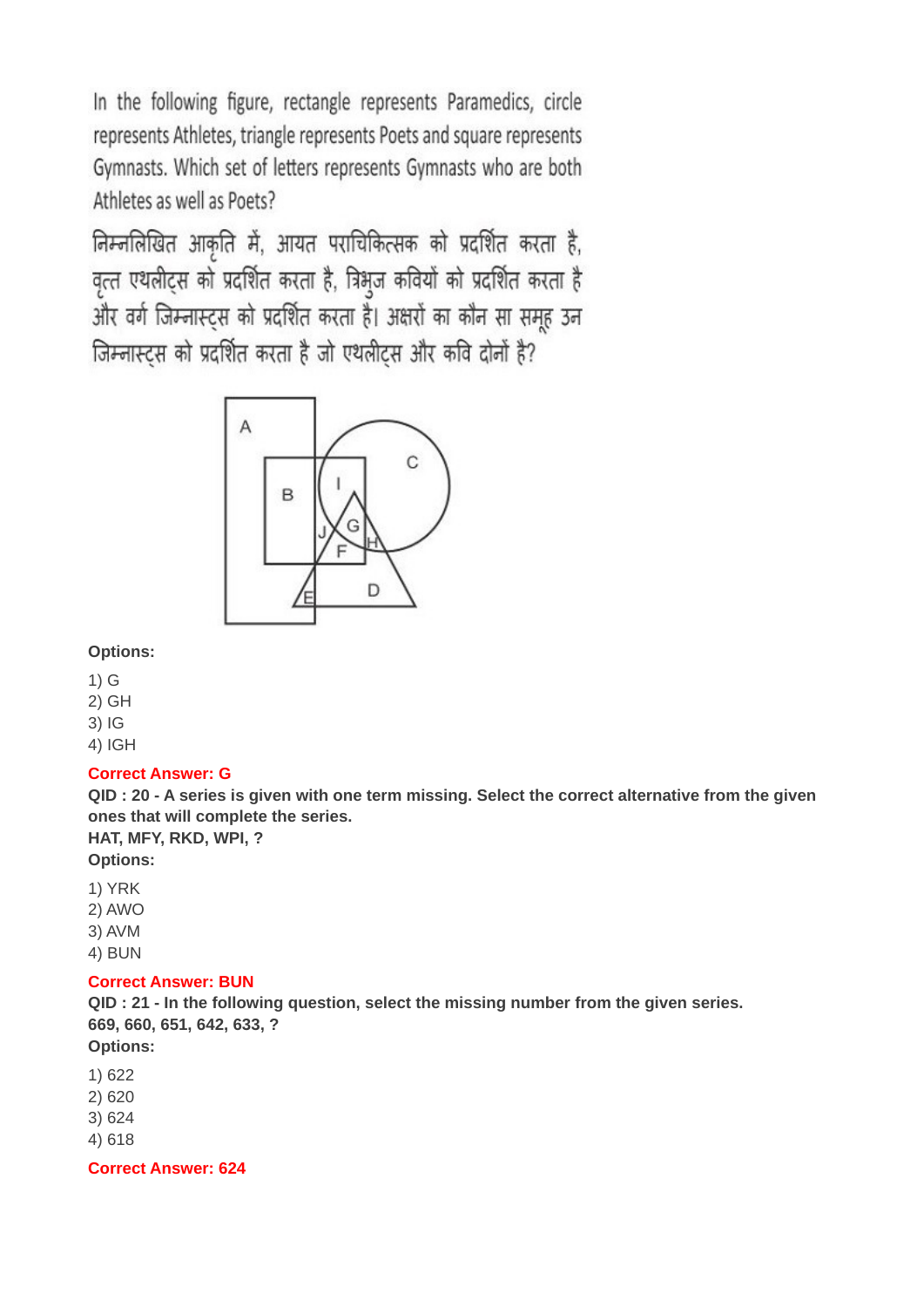**QID : 22 - In the following question, four groups of three numbers are given. In each group the second and third number are related to the first number by a Logic/Rule/Relation. Three are similar on basis of same Logic/Rule/Relation. Select the odd one out from the given alternatives. Options:**

1) (49, 45, 39) 2) (73, 68, 63) 3) (94, 89, 84) 4) (66, 61, 56)

# **Correct Answer: (49, 45, 39) QID : 23 -**

If a mirror is placed on the line MN, then which of the answer figures is the right image of the given figure?

यदि एक दर्पण को MN रेखा पर रखा जाए तो दी गयी उत्तर आकृतियों में से कौन-सी आकृति प्रश्न आकृति का सही प्रतिबिम्ब होगी?



**Options:**

1)

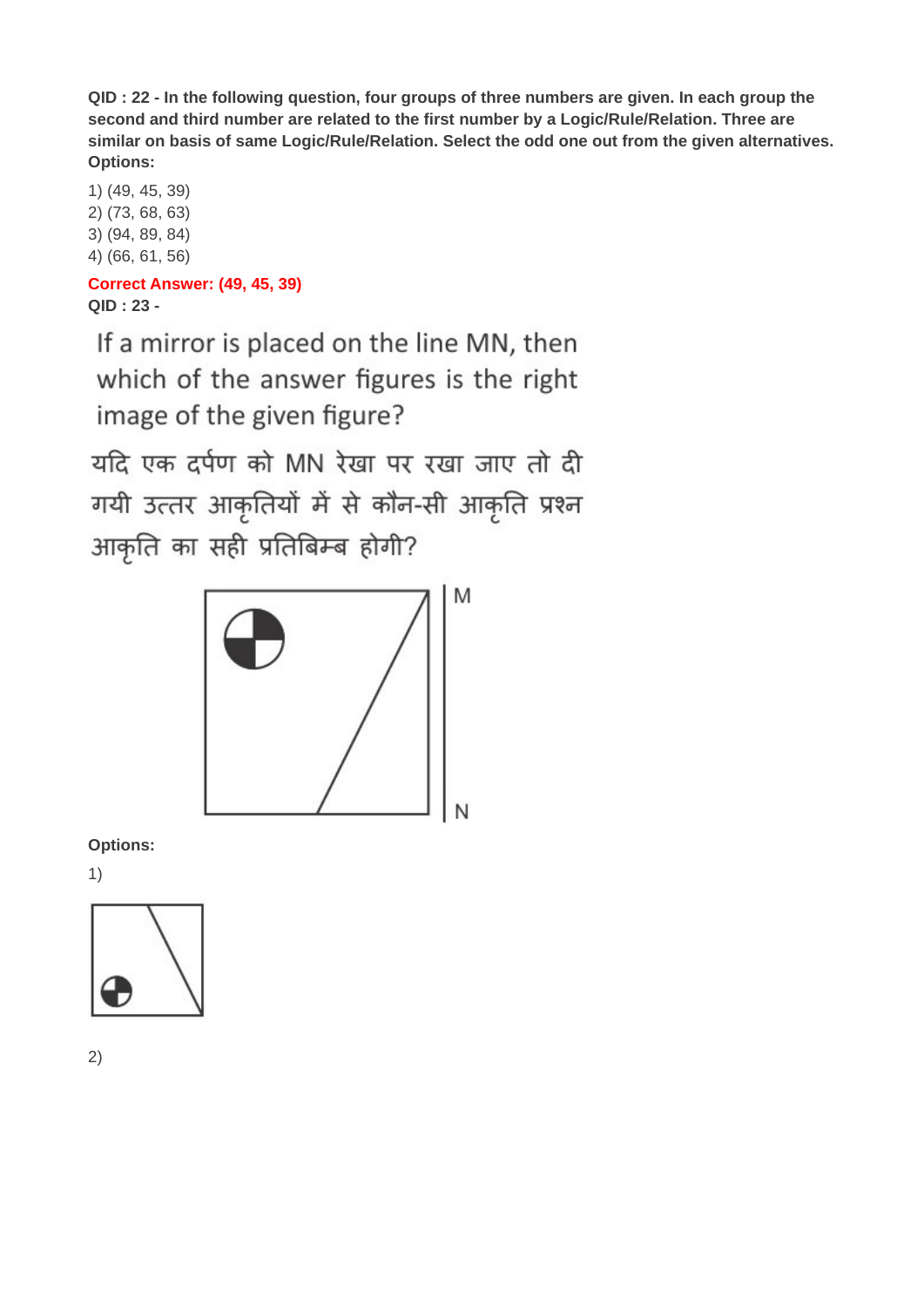



**Correct Answer:**

⊕

 $\bigodot$ 

**QID : 24 -**



3)

4)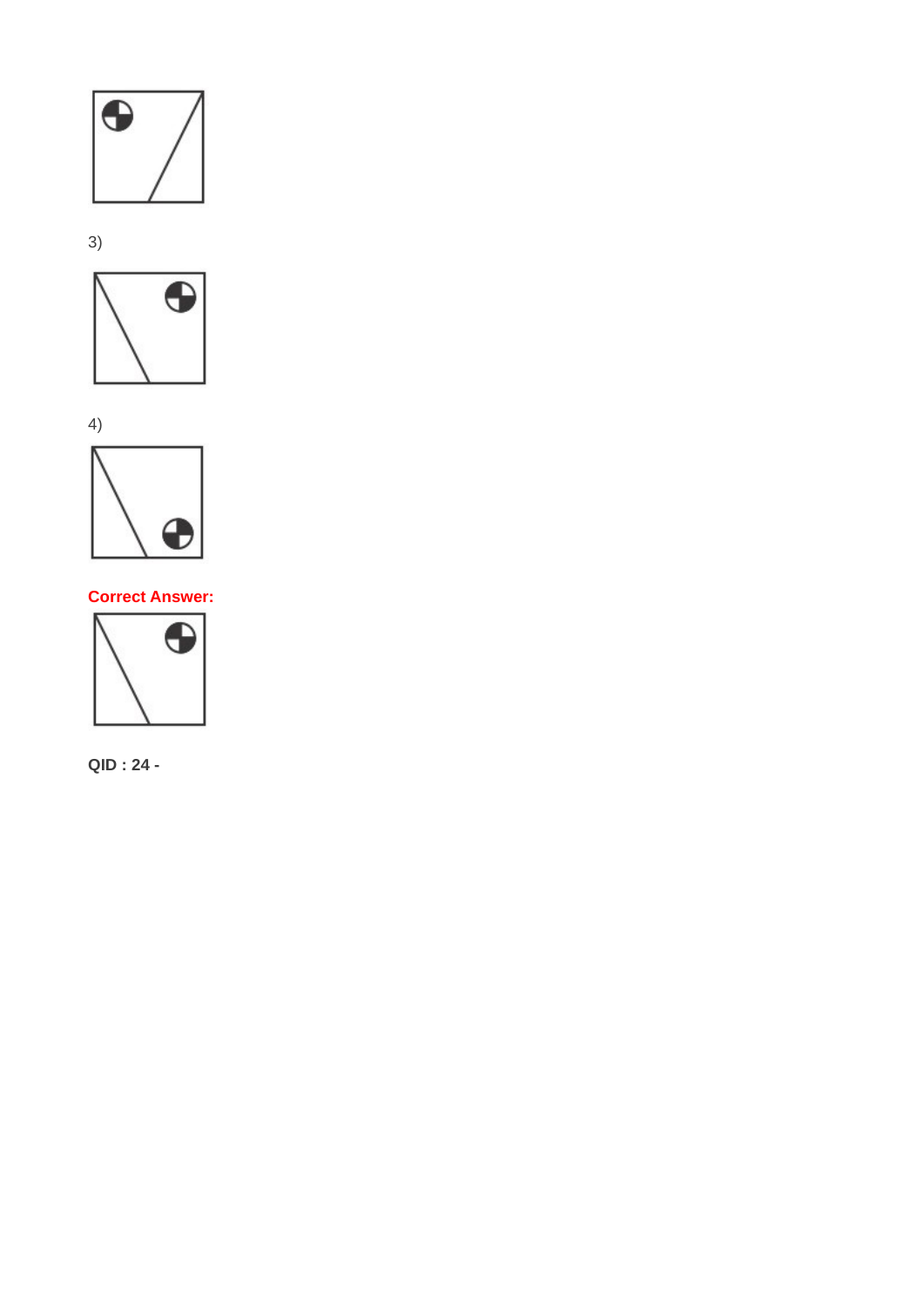Which of the following cube in the answer figure cannot be made based on the unfolded cube in the question figure?

निम्नलिखित उत्तर आकृति में से कौन सा घन दिए गए प्रश्न आकृति में से खुले घन से बनाया नहीं जा सकता?



**Options:**

1)



2)



3)